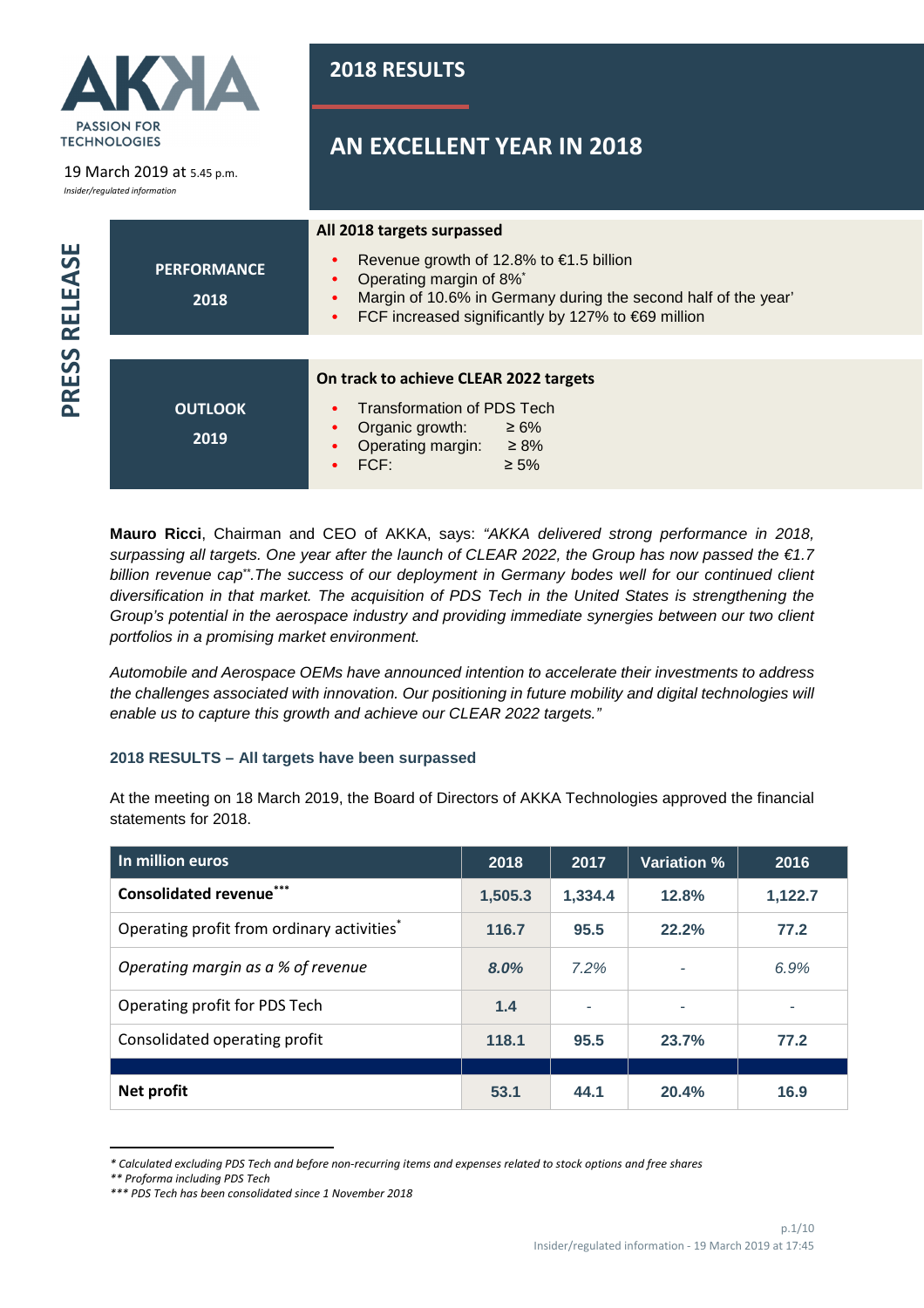

**Nicolas Valtille**, Group Managing Director of AKKA, says: "The 2018 financial year has been excellent. Once again, this demonstrates the Group's ability to grow substantially while improving its operational performance. Since its inception, AKKA has shown that it is able to combine organic growth with controlled acquisitions to generate a significant return on investment. The Group can now build on this model to continue its growth and achieve its CLEAR 2022 targets with confidence."

## **KEY FIGURES FOR 2018: MAJOR IMPROVEMENT IN OPERATING AND FINANCIAL PERFORMANCE**

- **The Group's activities in future mobility, digital and industry 4.0 technologies surged by 37%**, boosting the revenues of the three AKKA Business Units. All mobility sectors have seen substantial growth: Aerospace, Automotive and Rail.
- **At the same time, each of the three Business Units also improved its margins, moving closer to the target minimum** of 10% set for 2022.

### **Strong growth momentum**

- **The Group's revenue was €1,505.3 million in 2018, an increase of 12.8%.** Excluding PDS Tech, organic growth stood at 9.5% compared to 7% in 2017. The trend in organic growth is significant. In 2018, this was 11.5% in France, 5.1% in Germany and 13.2% internationally.
- The Group's headcount increased by 35.5% in 2018 enabling it to profit from strong market demand.

## **Target operating profit from ordinary activities\* of €100 million far exceeded**

- The three Business Units France, Germany and International have recorded improved margins. The Group's operating profit\* from ordinary activities grew by 24% to €118.1 million in 2018. **AKKA's operating margin from ordinary activities excluding PDS Tech rose by 80 basis points to 8%.**
- The 2018 consolidated **operating profit**, including PDS Tech since 1 November 2018, grew by 19.7% to €90.1 million. Non-recurring costs amounted to €18.2 million. These are related to the launch of the CLEAR 2022 plan (launch of The AKKADEMY, managerial and M&A investments to drive organic and external growth), finalisation of the transformation of the Germany Business Unit. Expenses relating to stock options and free shares recorded an expenditure of €9.8 million for the year.
- **Consolidated net profit was up 20.4% to €53.1 million.** This represented 3.5% of revenue compared to 3.3% in 2017.

#### **Very strong growth of cash generation**

l

• **Cash generation was strong.** Operating cash flows benefited from the substantial growth in the operating margin, stabilization of the days sales outstanding (DSO) and a decrease in capex. Free cash flows increased by almost 50% to €100 million and represented 6.6% of revenue. Adjusted to exclude non-recurring items, **free cash flows represented 4.6% of Group revenue, exceeding the target of 4.5%**.

*<sup>\*</sup> Operating profit from ordinary activities before non-recurring items and expenses related to stock options and free shares*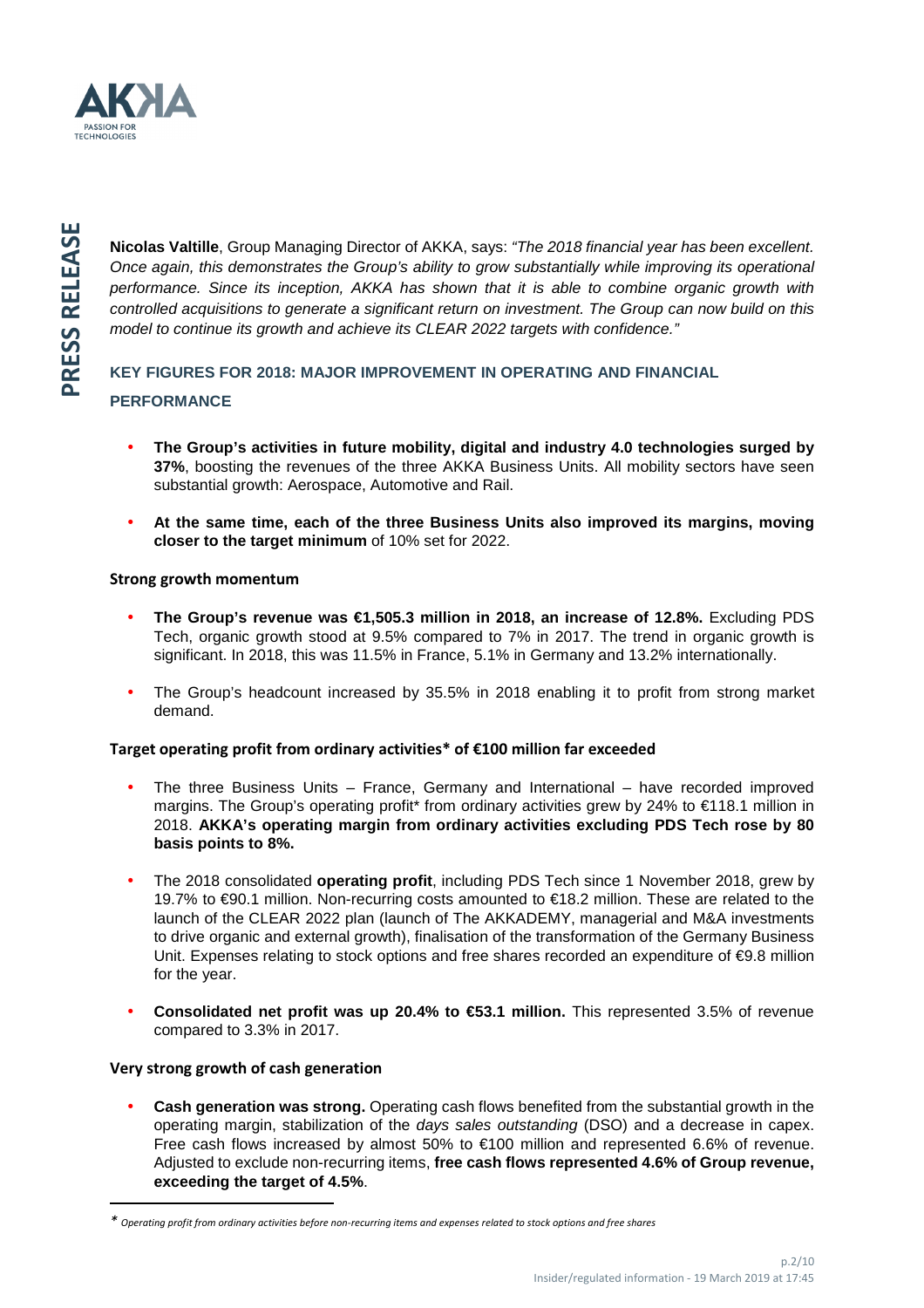

#### **AKKA has a healthy and robust balance sheet enabling it to fund its future growth:**

- **Net debt is under control** at €279 million as at 31 December 2018. After payment of dividends and payment of two structuring acquisitions, PDS Tech and the minority stakes in MB Tech, the Group's net-debt-to-equity ratio was 108% with leverage of 2.2x.
- The Group's available cash amounted to €272 million as at 31 December 2018. Its strong cash generation capacity, its €225 million revolving credit facility and its undrawn NEU CP programme\* of €285 million give the Group the capacity to implement CLEAR 2022 without compromising its financial balances.

### **2018 RESULTS BY REGION: STRONG MOMENTUM IN ALL BUSINESS UNITS**

| <b>Business Unit</b><br>France        | With revenue of €615.1 million, the France BU delivered organic growth of<br>11.5% (8.4% in 2017). AKKA accelerated its market share gains in digital in a<br>buoyant market environment. This trend was driven by growth in the Automotive,<br>Aerospace, Life Sciences and Energy sectors. The France BU continued to improve<br>its margins, recording an operating margin on ordinary activities of 8.3% in 2018 (of<br>which 9.1% in H2). The net recruitment of more than 880 engineers in 2018<br>suggests that this strong trend will continue in 2019.                                                                                                                                                                                               |
|---------------------------------------|---------------------------------------------------------------------------------------------------------------------------------------------------------------------------------------------------------------------------------------------------------------------------------------------------------------------------------------------------------------------------------------------------------------------------------------------------------------------------------------------------------------------------------------------------------------------------------------------------------------------------------------------------------------------------------------------------------------------------------------------------------------|
| <b>Business Unit</b><br>Germany       | The Germany Business Unit also delivered a very solid 2018. It recorded organic<br>revenue growth of 5.1%, to €511.0 million in 2018. Operating profit from ordinary<br>activities increased by 24.1% to €45.9 million. The operating margin on ordinary<br>activities grew by 140 basis points to 9.0%. This reached 10.6%, passing the 10%<br>threshold in the second half of 2018. These figures confirm the Group's successful<br>deployment in Germany. In five years, the BU has seen its revenue grow from $\epsilon$ 311<br>million to €511 million and its operating margin increase from 4.8% to 9.0%. Pay-<br>back of the acquisition of MBtech is slightly above two years on the basis of the<br>operating profit posted for 2018 (€46 million). |
| <b>Business Unit</b><br>International | The Group's international activities recorded revenue of $\epsilon$ 379.2 million in<br>2018, up by 27.9%. Excluding PDS Tech, which has been consolidated since 1<br>November 2018, international activities showed organic growth of 13.2% (compared<br>to 9.1% in 2017). This trend was driven by North America, Italy, Spain and the<br>United Kingdom. The Group's international activities generated an operating profit<br>from ordinary activities that grew by 23.6% to €34.1 million in 2018. Excluding PDS<br>Tech, the operating margin recorded for the business unit was 9.9% in 2018 (9.5%<br>in H1 and 10.3% in H2).                                                                                                                          |

l

<sup>\*</sup> Negotiable European Commercial Paper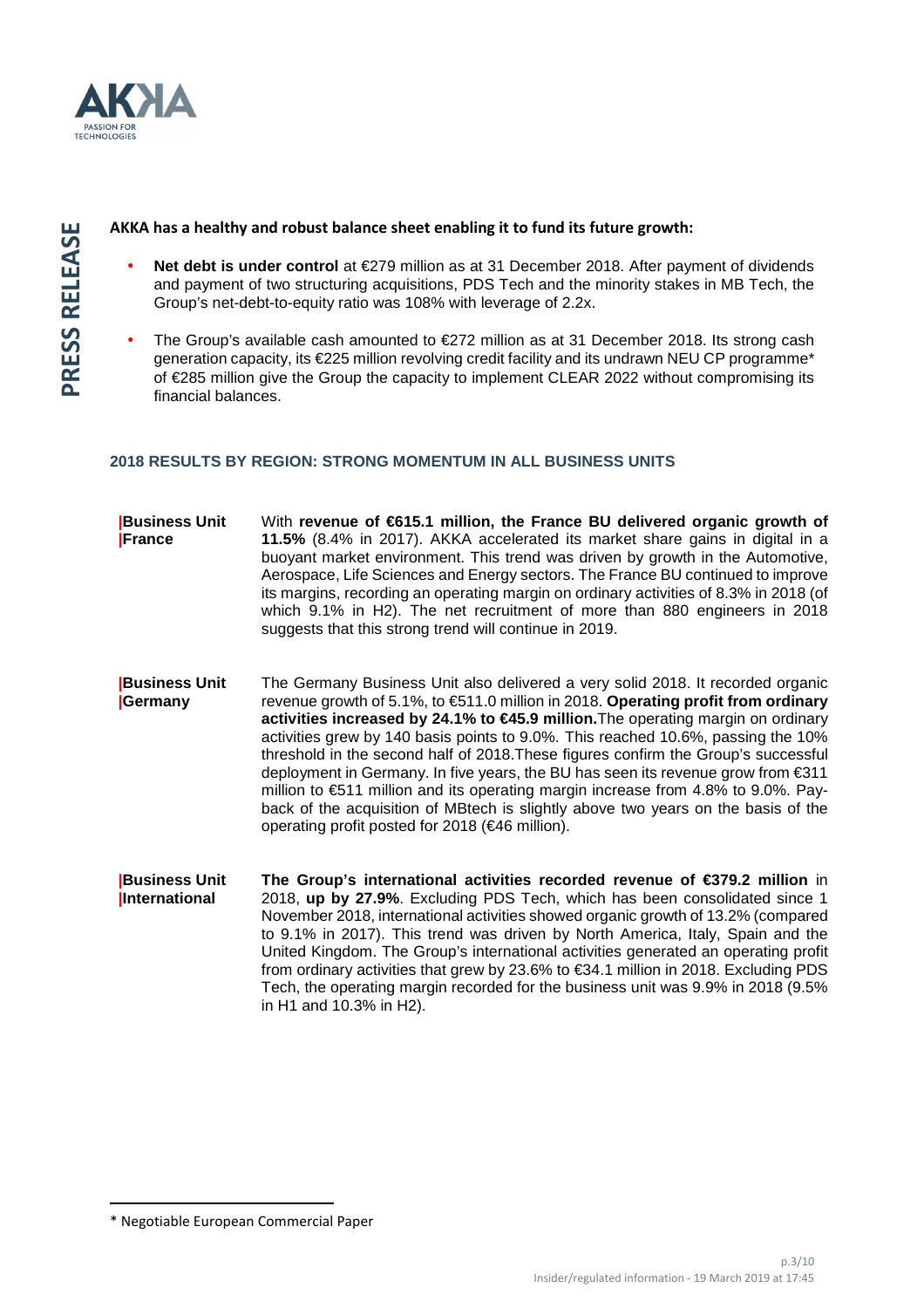

#### **HIGHLIGHTS OF 2018: LAUNCH OF CLEAR 2022**

- **In January 2018, AKKA unveiled its CLEAR 2022 strategic plan** to reinforce the Group's position as a leader in technology consulting for the mobility sector and sustainably improve the company's financial performance.
- **Two structuring acquisitions were undertaken in 2018:** 
	- **Completion of the acquisition of 100% of MBtech in September 2018.** In acquiring the 35% minority stake owned by Daimler, AKKA finalised the transformation of its German subsidiary, placing it under a single brand and operating an integrated organization.
	- **Acquisition of PDS Tech in July 2018. This will be accretive as of 2019** thanks to growth in its revenue and margins, and to its acquisition price of less than \$100 million, negotiated on the basis of 2017 performance. In 2018, PDS Tech benefited from strong momentum within the aerospace market in the United States and from early commercial synergies with AKKA. Its 2018 revenues of \$303 million were driven by organic growth of more than 15% compared to the 2017 revenue (\$263 million).

**AKKA is accelerating its diversification in Aerospace.** The objective is to become a leader in US markets, by leveraging PDS Tech's strong position with key aerospace clients. **By combining PDS Tech's expert recruitment capacity and the quality of AKKA's engineering offerings**, the Group will

- take advantage of the accelerating demand in the aerospace markets,
- be ideally placed to benefit from strong growth in US demand,
- support the R&D outsourcing trend by major industry players.

Mirroring AKKA's successful development in Germany, which was achieved by combining organic growth and transformational acquisitions, the Group is taking a controlled and orderly approach to its expansion in the United States.

#### **OUTLOOK**

- **Thanks to a unique growth model, AKKA is growing faster than the Technology Consulting sector and has once again surpassed its targets**. Thanks to the rapid deployment of the CLEAR 2022 strategic plan launched in January 2018, the Group can expect this strong momentum to continue.
- **In 2019,** demand remains strong, especially in digital and mobility, AKKA's core strategic sectors. In this environment, **the Group expects to deliver at least organic growth of 6% with an operating margin of 8%\* for the consolidated Group, absorbing the full dilutive effect of PDS Tech and generating a FCF of 5%.** the Group's expertise in future mobility and digital technologies promises a profitable 2019.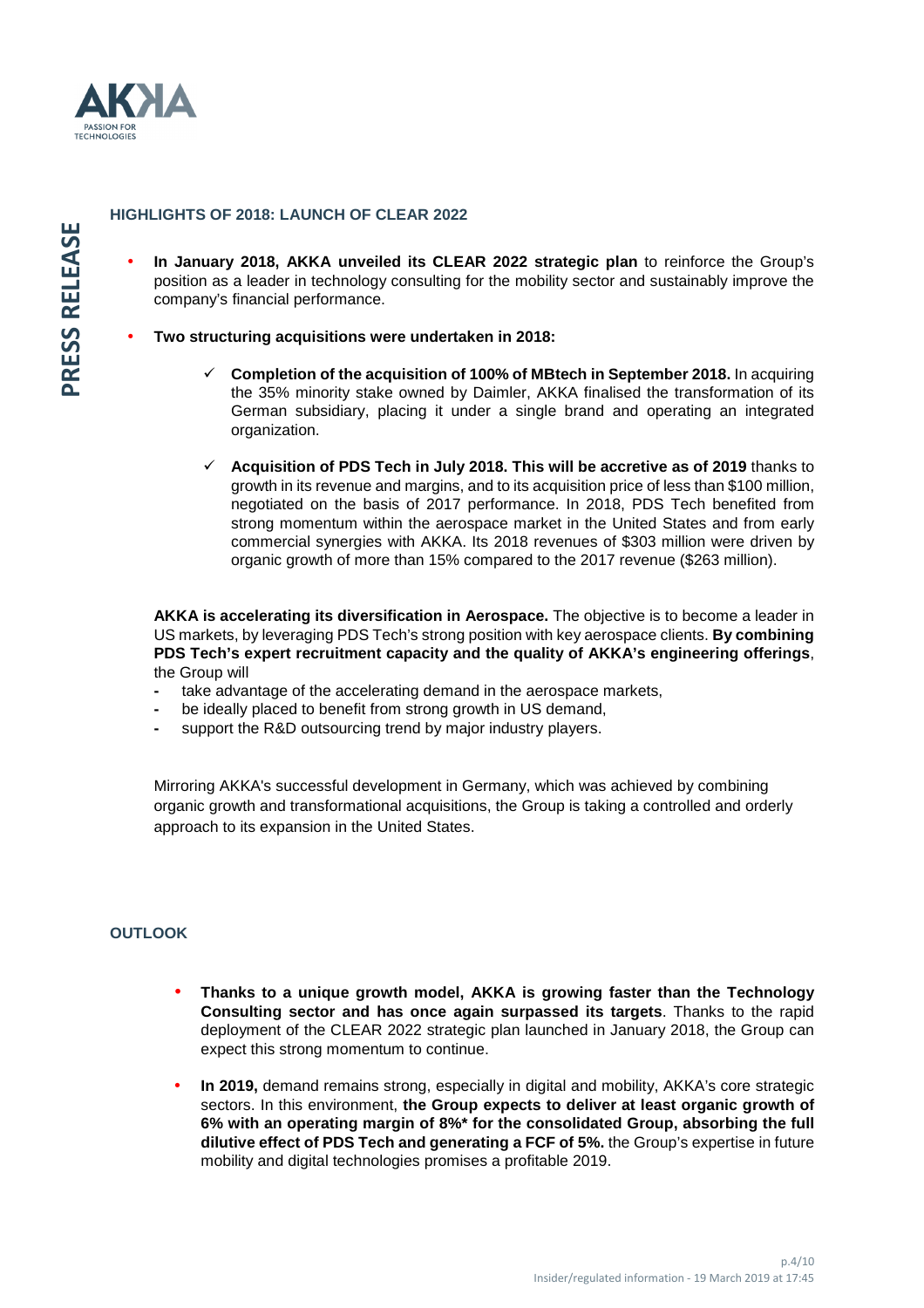

- **In the mid-term,** manufacturers in the automobile and aerospace sectors will significantly increase their investments to pursue digital transformation and product innovation. Owing to its balanced sector positioning, leadership in future mobility and a strengthened digital portfolio, AKKA is ideally placed to support them.
- **Through CLEAR 2022**, AKKA is set to become the digital leader in engineering, with the following objectives:
	- **€2.5 Billion** in revenue
	- **€250 million** in operating profit from ordinary activities\*
	- Free cash flow of **€150 million**

#### **DIVIDENDS FOR 2018**

• AKKA Technologies' Board of Directors, which met on 18 March 2019, has decided to propose that the General Shareholders' Meeting, to be held on 13 June, pay a **dividend of €0.70 per share**, a stable figure compared to 2017, with a distribution rate of 26% which is in line with the Group's strategy.

**Upcoming events:** 

Publication of revenue for the first quarter of 2019: Monday 6 May 2019 Publication of revenue for the second quarter of 2019: Thursday 25 July 2019

#### **Notes to editors**

Bernhard Mattes, Chairman of the German Association of Automobile Manufacturers (VDA) recently confirmed that the German automobile industry will be investing heavily to manage the transformation of the sector. He stated that the industry will invest more than €40 billion in electric mobility over the next three years, and an additional €18 billion in digitisation and connected, automated mobility. This transformation has been deemed necessary to achieve EU targets for CO2 by 2030. (www.vda.de/en/)

In case of discrepancy between the French and English versions of this press release, only the French version shall be deemed valid.

### **About AKKA**

l

AKKA is the European leader in engineering consulting and R&D services in the mobility segment. As an innovation accelerator for its clients, AKKA supports leading industry players in the automotive, aerospace, rail and life sciences sectors throughout the life cycle of their products with cutting edge digital technologies (AI, ADAS, IoT, Big Data, robotics, embedded computing, machine learning, etc.).

Founded in 1984, AKKA has a strong entrepreneurial culture and is pursuing its fast-paced growth and international development in line with its CLEAR 2022 strategic plan. With 21,000 employees, who are passionate about technology and dedicated to advancing the future of industry, the Group recorded revenues of €1.5 billion in 2018.

AKKA Technologies is listed on Euronext Paris – Segment A – ISIN code: FR0004180537.

<sup>\*</sup> *Operating profit calculated before non-recurring items and expenses related to stock options and free shares*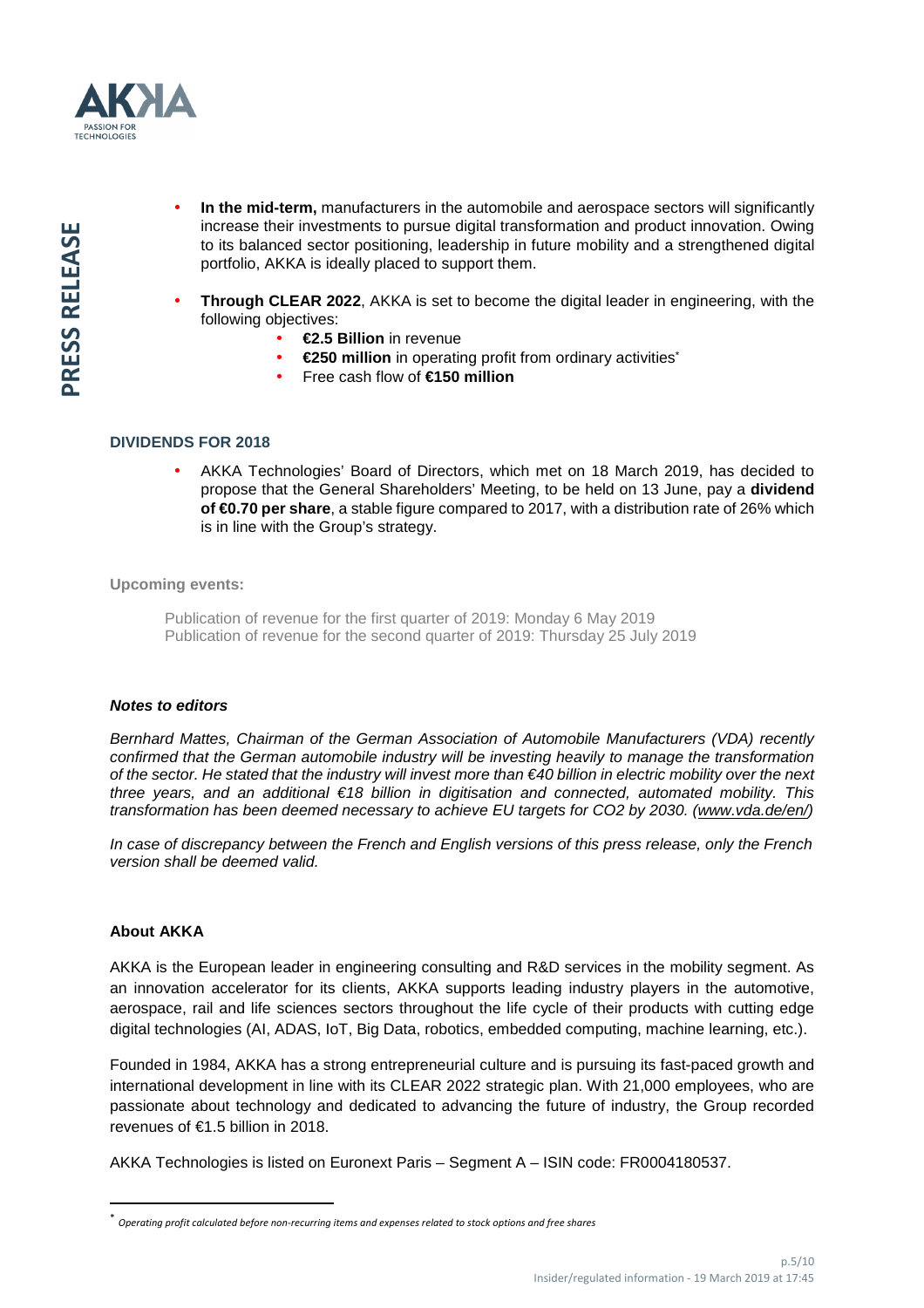

For more information, please visit www.akka-technologies.com

Follow us on: https://twitter.com/AKKA\_Tech

### **AKKA Contacts**

**Investor Relations**  Dov Levy VP Investor Relations Tel: +33(0)1 56 69 26 51 dov.levy@akka.eu

**Media Relations**  Markus Leutert Group Head of Communications Tel.: +32(0) 4 96 26 27 55 markus.leutert@akka.eu

**FTI Consulting**  akka@fticonsulting.com

**Media Relations, France** Emily Oliver Tel.: +33(0) 1 47 03 68 65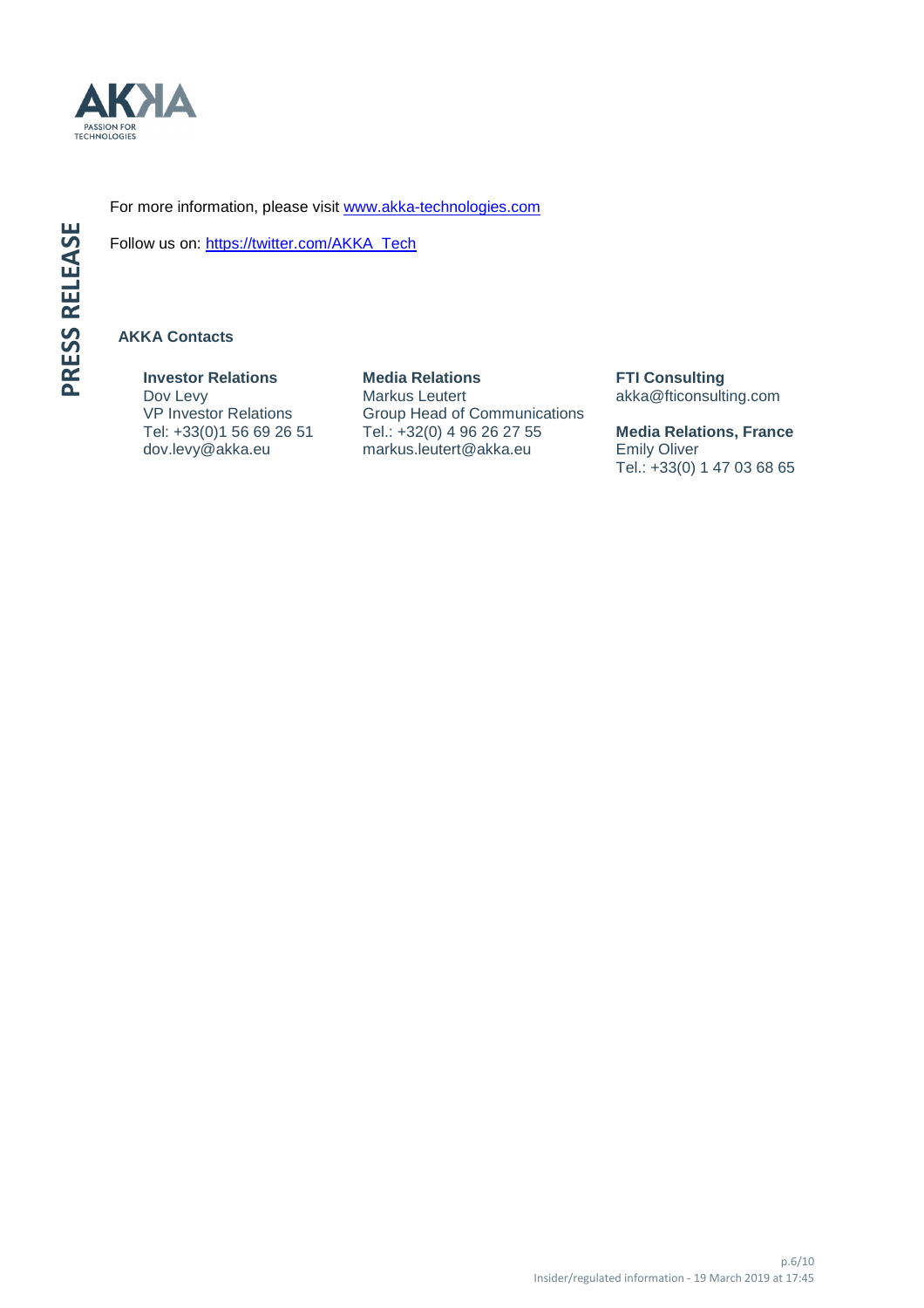

## **ANNEXES**

## **ANNEX 1: 2018 KEY FIGURES**

| In millions of euros                                 | 2018    | 2017    | $\overline{\frac{9}{6}}$<br><b>Variation</b> | 2016    |
|------------------------------------------------------|---------|---------|----------------------------------------------|---------|
| Revenue                                              | 1,505.3 | 1,334.4 | $+12.8%$                                     | 1,122.7 |
| <b>Operating profit from ordinary</b><br>activities* | 116.7   | 95.5    | $+23.7%$                                     | 77.2    |
| As a % of revenue <sup>*</sup>                       | 8.0%    | 7.2%    |                                              | 6.9%    |
| Operating profit for PDS Tech                        | 1.4     |         |                                              |         |
| Consolidated operating profit                        | 118.1   |         |                                              |         |
| Stock options & free shares                          | $-9.8$  | $-6.2$  |                                              | 0.0     |
| Non-recurring income and expenses                    | $-18.2$ | $-14.0$ |                                              | $-34.3$ |
| <b>Operating profit</b>                              | 90.1    | 75.3    | $+19.6%$                                     | 42.8    |
| As a % of revenue                                    | 6.0%    | 5.6%    |                                              | 3.8%    |
| Financial income/(expense)                           | $-17.1$ | $-16.0$ |                                              | $-10.3$ |
| Profit before tax                                    | 73.0    | 59.3    |                                              | 32.5    |
| <b>Taxes</b>                                         | $-19.9$ | $-15.2$ |                                              | $-15.6$ |
| Net profit                                           | 53.1    | 44.1    | $+20.4%$                                     | 16.9    |
| As a % of revenue                                    | 3.5%    | 3.3%    |                                              | 1.5%    |
| EPS**                                                | 2.55    | 2.00    | $+27.5%$                                     | 0.65    |
| Non-controlling interests                            | $-2.9$  | $-4.8$  |                                              | $-4.2$  |
| Net profit, Group share                              | 50.1    | 39.3    |                                              | $12.7$  |
| Net debt                                             | 279.2   | 195.0   |                                              | 97.1    |
| <b>Gearing ratio</b>                                 | 108%    | 73.2%   |                                              | 42.0%   |

\*\* Based on Group share of net profit

 $\overline{\phantom{a}}$ 

*<sup>\*</sup> Operating profit from ordinary activities calculated excluding PDS Tech and before non-recurring items and expenses related to stock options and free shares*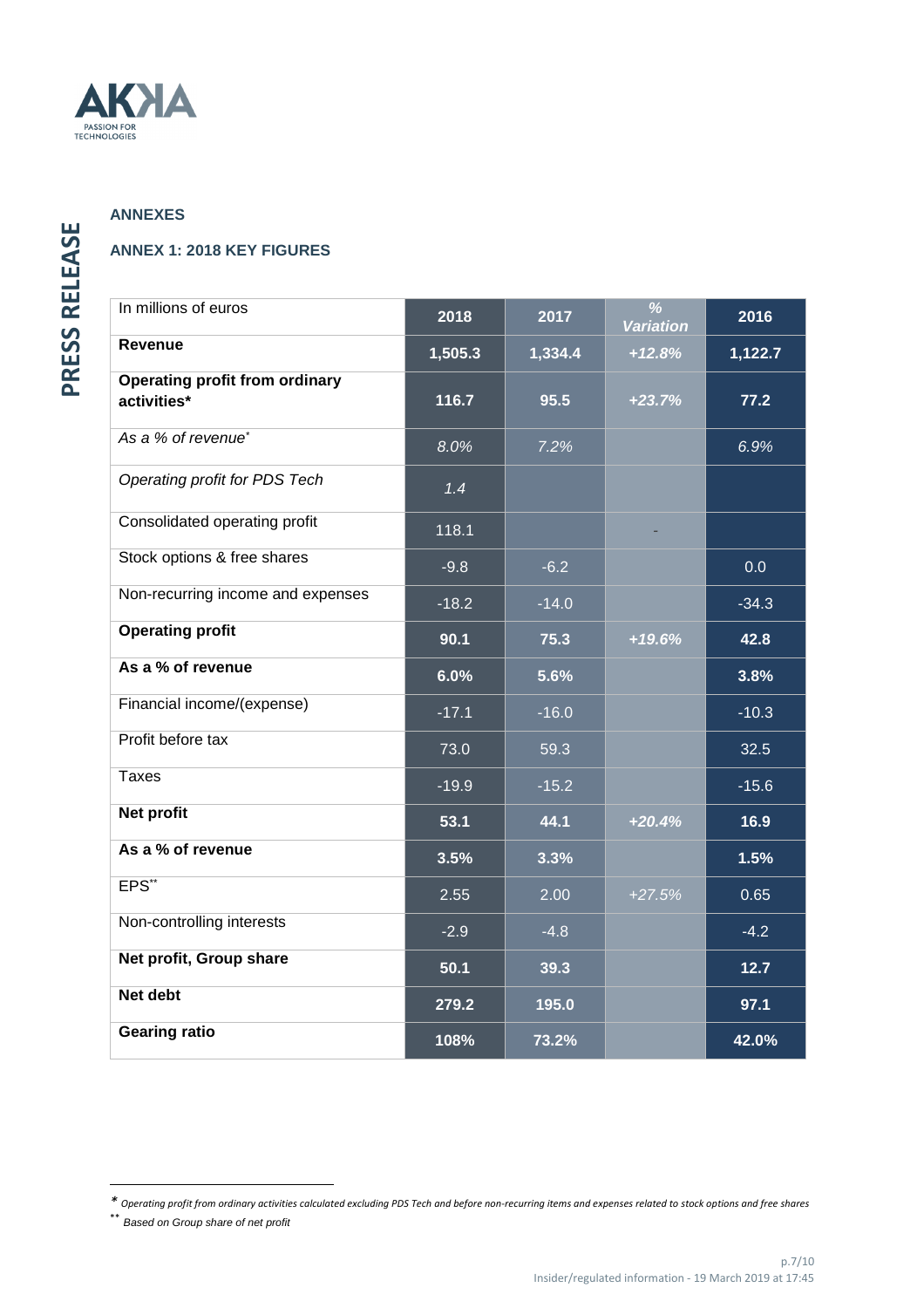

## **ANNEX 2: QUARTERLY REVENUE**

| <b>Revenue</b><br>(In million euros)        | Q1 2018  | Q2 2018  | Q3 2018  | Q4 2018 | 2018    |
|---------------------------------------------|----------|----------|----------|---------|---------|
| <b>France</b>                               | 158.0    | 143.3    | 150.6    | 163.7   | 615.1   |
| Variation                                   | $+8.9%$  | $+8.5%$  | $+19.6%$ | 10.3%   | 11.5%   |
| Organic growth*                             | $+8.9%$  | $+8.5%$  | $+19.6%$ | 10.3%   | 11.5%   |
| Economic growth**                           | +10.6%   | $+8.5%$  | $+17.7%$ | 8.4%    | 11.1%   |
|                                             |          |          |          |         |         |
| Germany                                     | 118.6    | 133.3    | 120.6    | 138.4   | 511.0   |
| Variation                                   | $+7.2%$  | $+0.3%$  | $+5.9%$  | 7.5%    | 5.1%    |
| Organic growth*                             | $+7.2%$  | $+0.3%$  | $+5.9%$  | 7.5%    | 5.1%    |
| <b>Economic growth***</b>                   | $+5.3%$  | $+2.0%$  | $+5.6%$  | 4.1%    | 4.3%    |
|                                             |          |          |          |         |         |
| <b>International (excluding</b><br>Germany) | 77.3     | 81.3     | 78.5     | 141.6   | 379.2   |
| Variation                                   | $+6.7%$  | $+11.1%$ | $+11.5%$ | 76.1%   | 27.9%   |
| Organic growth*                             | $+8.9%$  | $+13.0%$ | $+12.0%$ | 17.4%   | 13.2%   |
| Economic growth**                           | $+11.0%$ | $+12.3%$ | $+11.7%$ | 13.9%   | 12.6%   |
|                                             |          |          |          |         |         |
| <b>Group Total</b>                          | 353.9    | 358.0    | 349.8    | 443.7   | 1,505.3 |
| Variation                                   | $+7.8%$  | $+5.8%$  | $+12.7%$ | 24.1%   | 12.8%   |
| Organic growth*                             | $+8.3%$  | $+6.2%$  | $+12.8%$ | 10.9%   | 9.5%    |
| <b>Economic growth**</b>                    | $+10.2%$ | $+5.5%$  | $+12.0%$ | 8.6%    | 9.1%    |

*<sup>\*</sup> Growth at constant scope and exchange rates*

 $\overline{\phantom{a}}$ 

*<sup>\*\*</sup> Growth at constant scope, exchange rates and number of working days* 

<sup>\*\*\*</sup> Growth at constant scope, exchange rates and number of working days and adjusted for the seasonal impact of GIGATRONIK in H1 2017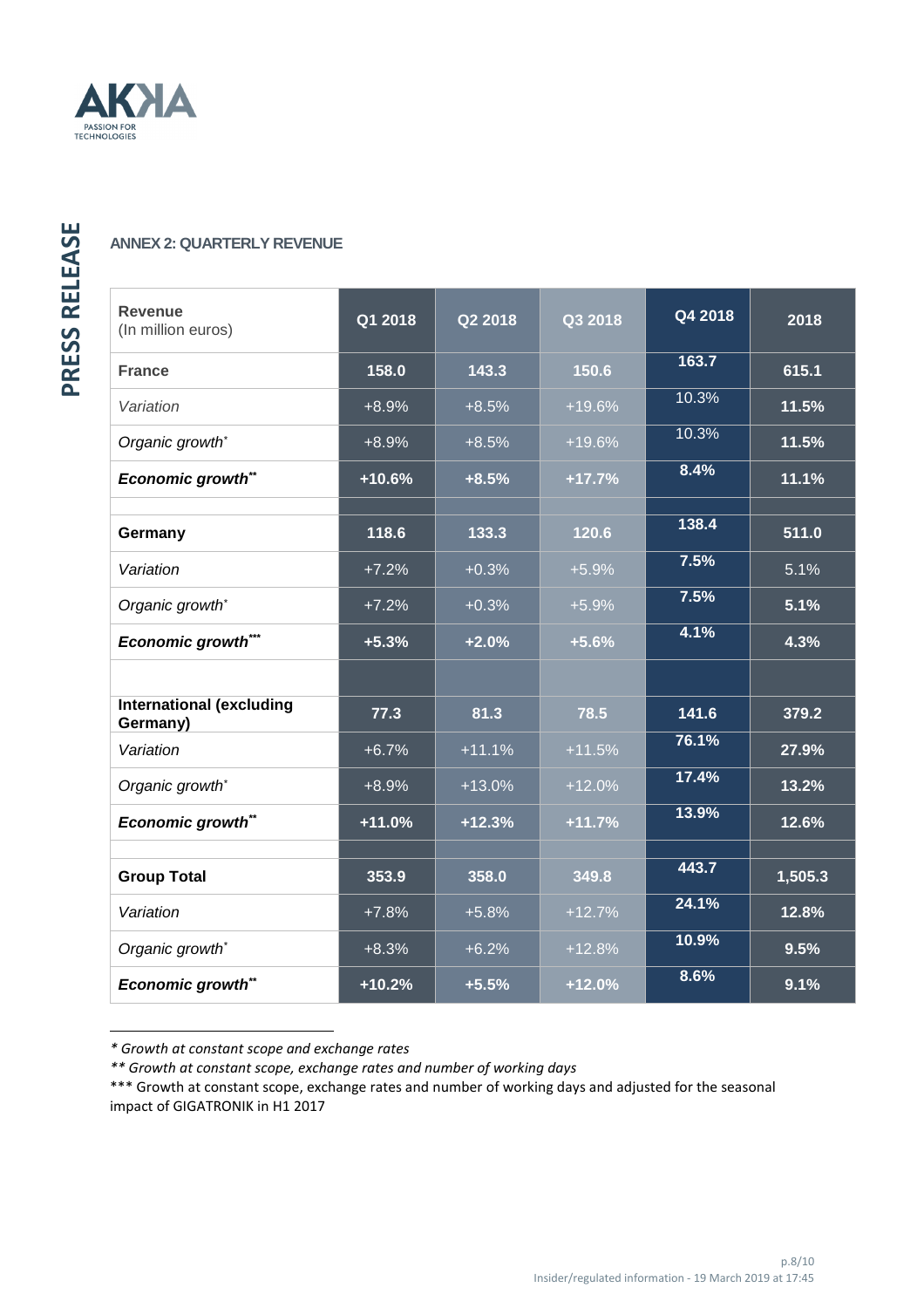

 $\overline{\phantom{a}}$ 

## **ANNEX 3: OPERATING MARGIN FROM ORDINARY ACTIVITIES BY BU**

| In million euros                         | 2018    | 2017    | <b>Variation %</b> | 2016   |
|------------------------------------------|---------|---------|--------------------|--------|
| <b>France</b>                            | 50.8    | 44.6    | 13.9%              | 36.3   |
|                                          | 8.3%    | 8.1%    |                    | 7.1%   |
| Germany                                  | 45.9    | 37.0    | 24.1%              | 25.2   |
|                                          | $9.0\%$ | 7.6%    |                    | 6.5%   |
| <b>International (excluding Germany)</b> | 34.1    | 27.6    | 23.6%              | 25.0   |
|                                          | $9.0\%$ | 9.3%    |                    | 11.0%  |
| <b>Others</b>                            | $-12.7$ | $-13.9$ |                    | $-9.2$ |
| <b>Group Total</b>                       | 118.1   | 95.5    | 23.7%              | 77.2   |
| As a % of revenue <sup>*</sup>           | 8%      | 7.2%    |                    | 6.9%   |

## **ANNEX 4: HEADCOUNT AS OF END-DECEMBER 2018**

| <b>Headcount</b>                         | 2018   | 2017   | <b>Variation %</b> | 2016   |
|------------------------------------------|--------|--------|--------------------|--------|
| <b>France</b>                            | 7,879  | 6,996  | 12.3%              | 6,349  |
| Germany                                  | 4,984  | 4,734  | 5.3%               | 3,760  |
| <b>International (excluding Germany)</b> | 8,156  | 3,785  | 115.5%             | 3,143  |
| <b>Group Total</b>                       | 21,019 | 15,515 | 35.5%              | 13,252 |

*<sup>\*</sup> Operating profit from ordinary activities calculated excluding PDS Tech and before non-recurring items and expenses related to stock options and free shares*